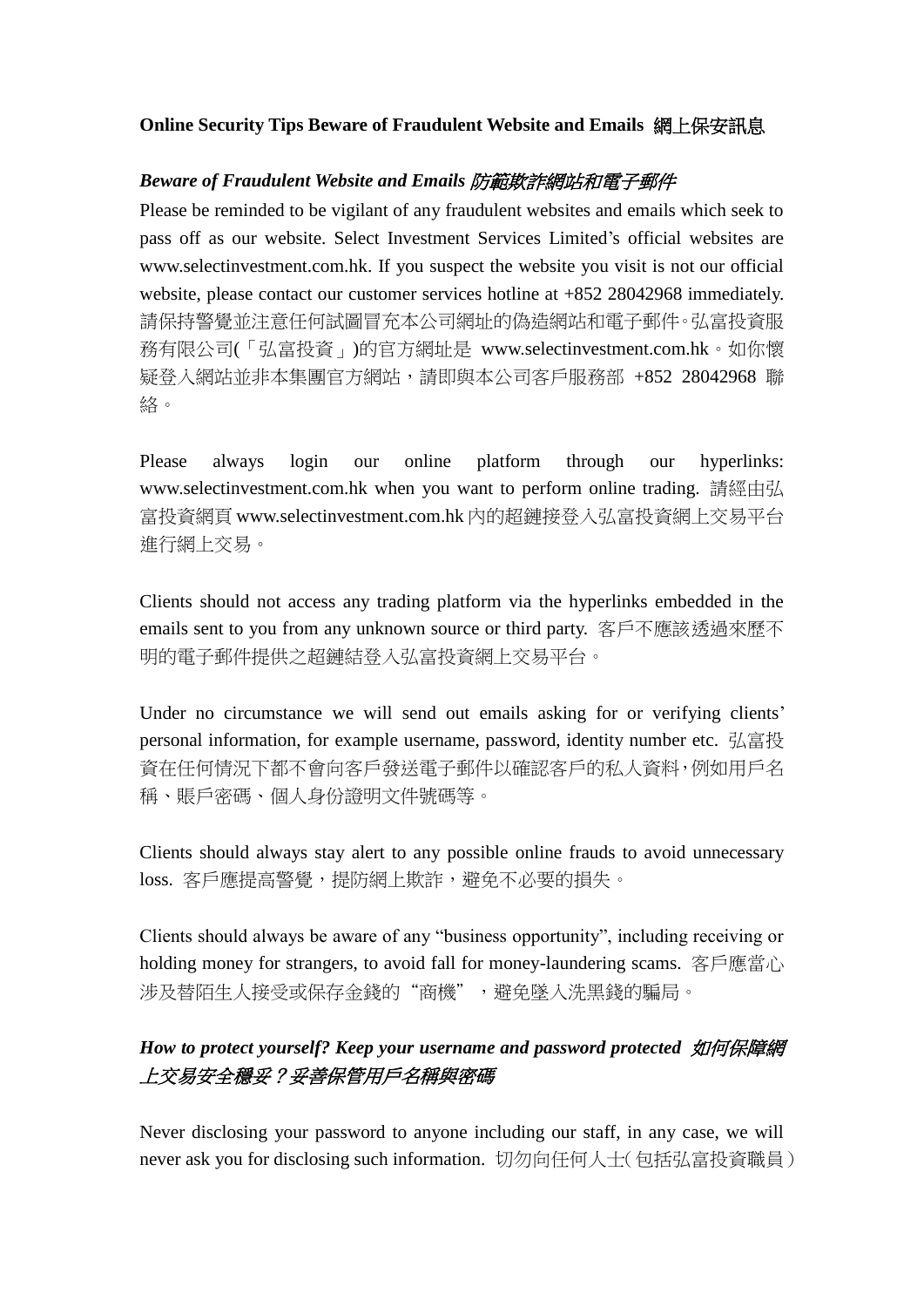透露您的密碼,任何情況下我們絕不會要求您透露賬戶密碼。

Avoid using the same details which you use to access other web services, such as internet site, email etc. 切勿使用與其他網上服務相同的登入密碼,例如互聯網服 務、電子郵件等。

Never use easy to guess password, such as birthday, phone numbers, ID number or repeated numeric combination. 切勿使用容易被他人猜中的密碼組合,例如生日、 電話號碼、身份證號碼或重複的數字組合。

Never write down your password and reveal to anyone. 切勿記下或向任何人透露 您的密碼。

Always change your password regularly. 定期更改您的登入密碼。

Keep your personal computer protected. 妥善保管個人電腦

Set the password to avoid other people access into your computer. 設置電腦開機密 碼,避免您的電腦被他人使用。

Install and regularly update anti-virus software, anti-spyware software, personal firewall and security updates for browsers to protect your computer from viruses and malicious programs. 安裝和定期更新防毒軟件、防間諜軟件、個人防火牆及瀏覽 器安全性更新,預防您的電腦遭受病毒和駭客襲擊。

Please strength your network security settings if you assess our online trading platform service via wireless network. 如透過無線網絡進行網上平台交易服務,須 加強安全設定。

## *Keep your online trading protected* 妥善處理網上交易

Avoid log-in your account by using public and shared computer. Make sure no one can see your user name and password when you login online trading platform.  $\Box \Box \Box$ 使用公共電腦登入您的賬戶,並同時確保您在登入網上交易平台時,並無其他人 在旁窺看。

Always log off when you finish using the service or you will be away from your PC. Exit the browser application after log off is recommended. 在您使用網上服務完畢